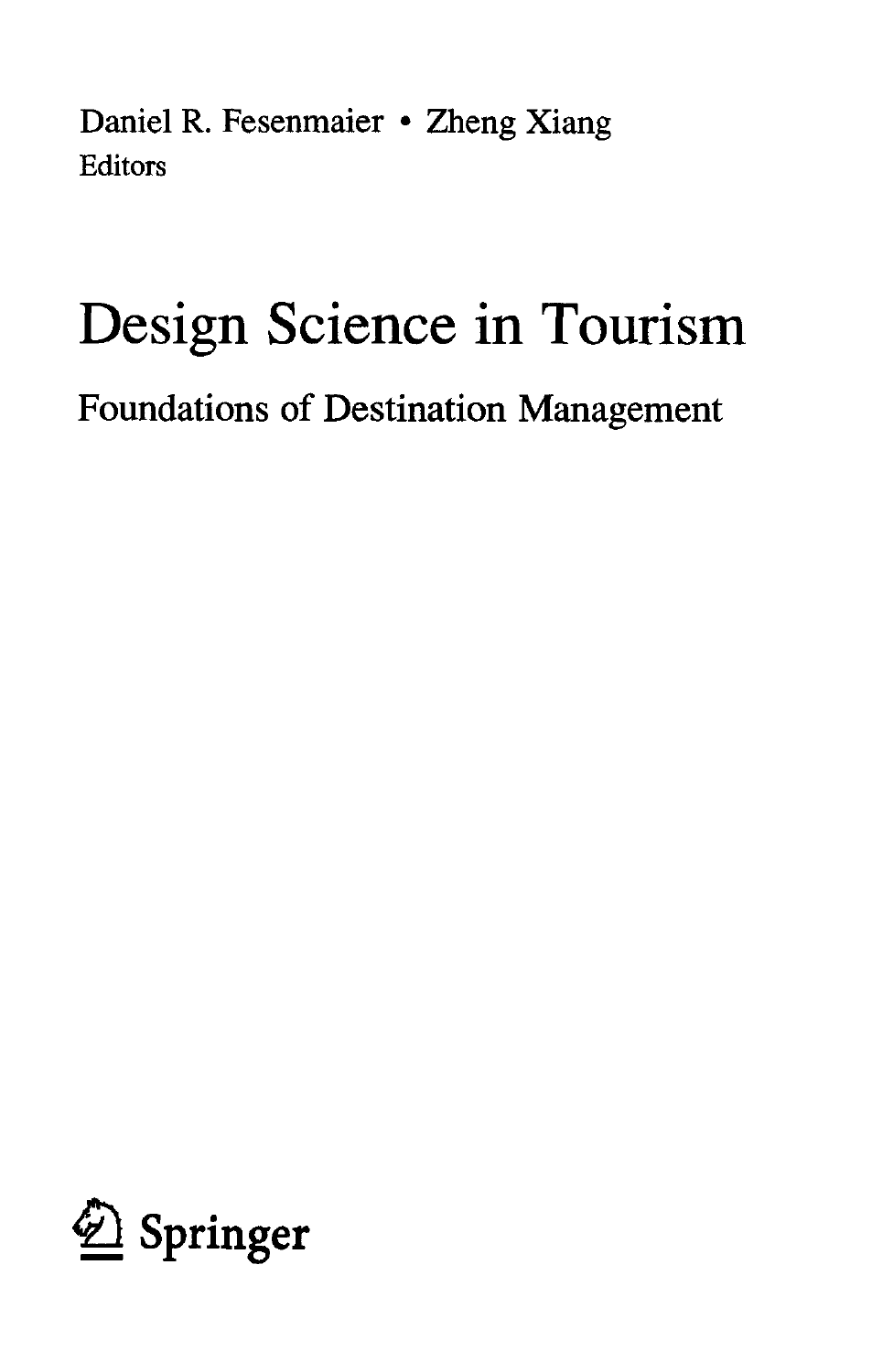## **Contents**

## Part I The Foundations of Tourism Design

| Introduction to Tourism Design and Design Science in Tourism<br>Daniel R. Fesenmaier and Zheng Xiang                | 3   |
|---------------------------------------------------------------------------------------------------------------------|-----|
| Tourism Experience and Tourism Design<br>Jeongmi (Jamie) Kim and Daniel R. Fesenmaier                               | 17  |
| Emotions in Tourism: From Exploration to Design<br>Serena Volo                                                      | 31  |
| <b>Emotions in Tourism: From Consumer Behavior to Destination</b><br>Anna Scuttari and Harald Pechlaner             | 41  |
| Authenticity for Tourism Design and Experience<br>Jillian M. Rickly and Scott McCabe                                | 55  |
| An Uncanny Night in a Nature Bubble: Designing Embodied Sleeping<br>Tarja Salmela, Anu Valtonen, and Satu Miettinen | 69  |
| Part II The Tools of Tourism Design                                                                                 |     |
| Stories as a Tourist Experience Design Tool<br>Gianna Moscardo                                                      | 97  |
| Destinations and Value Co-creation: Designing Experiences as<br>Juergen Gnoth                                       | 125 |
| Social Systems and Tourism Design<br><b>Mike Peters</b>                                                             | 139 |